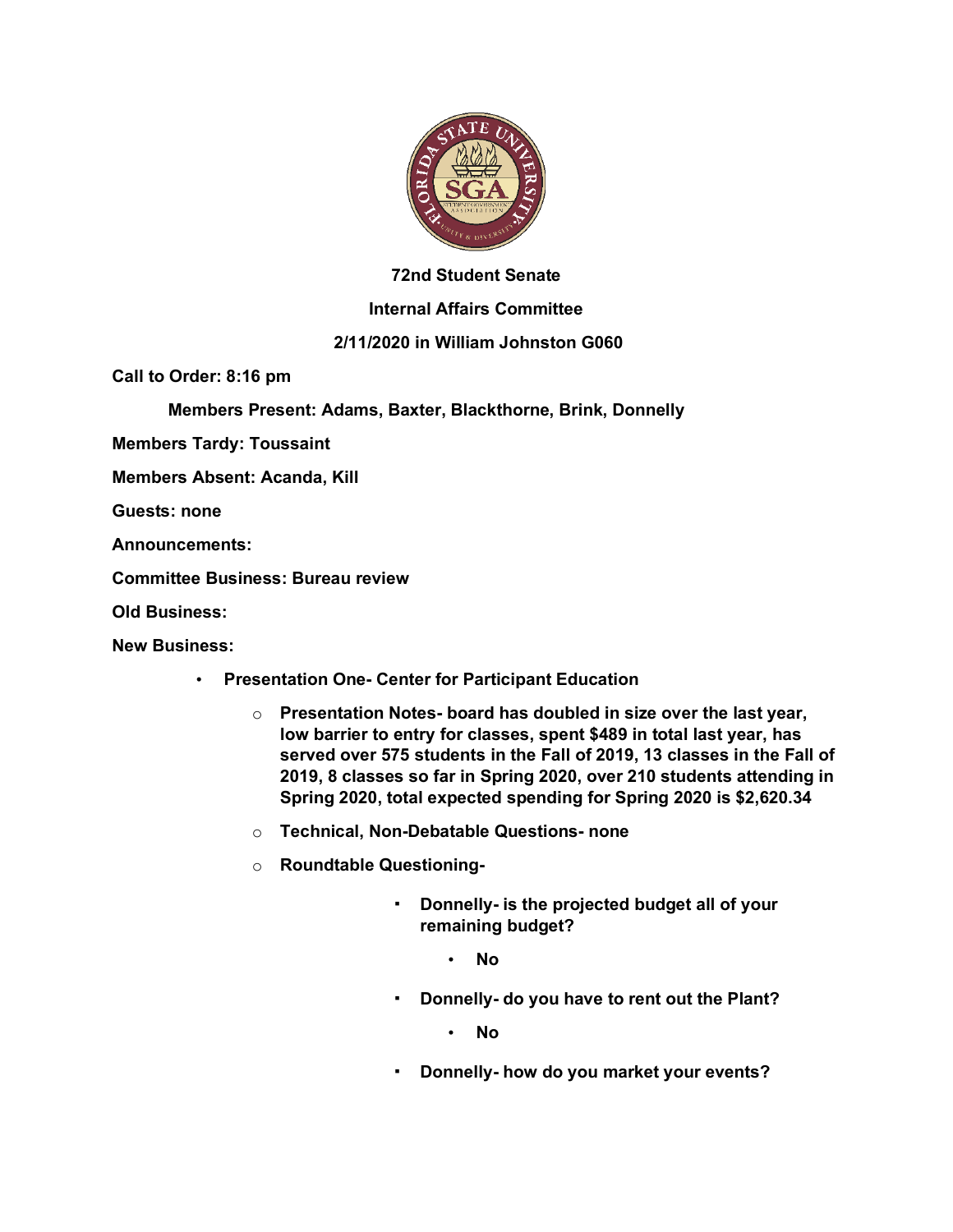• **We have a media and design coordinator to handle our social media and continue using our newsletter to publicize events, as well as postering**

### o **Deliberations**

- o Roundtable
- **Call to Question**
	- o **Donnelly**
	- o **Blackthorne seconds**
- o **Voting Results**
	- o **Yes- (5) Adams, Blackthorne, Brink, Donnelly, Villacorta**
	- o **No- (0)**
	- o **Abs.- (0)**

# **OSS DID NOT SHOW UP**

- o **Deliberations**
	- o Roundtable
- **Call to Question**
	- o **Villacorta**
	- o **Donnelly seconds**
- o **Voting Results**
	- o **Yes- (0)**
	- o **No- (5) Adams, Brink, Blackthorne, Donnelly, Villacorta**
	- o **Abs.- (0)**

#### **OEI DID NOT SHOW UP**

- o **Deliberations**
	- o Roundtable
- **Call to Question**
	- o **Villacorta**
	- o **Brink seconds**
- o **Voting Results**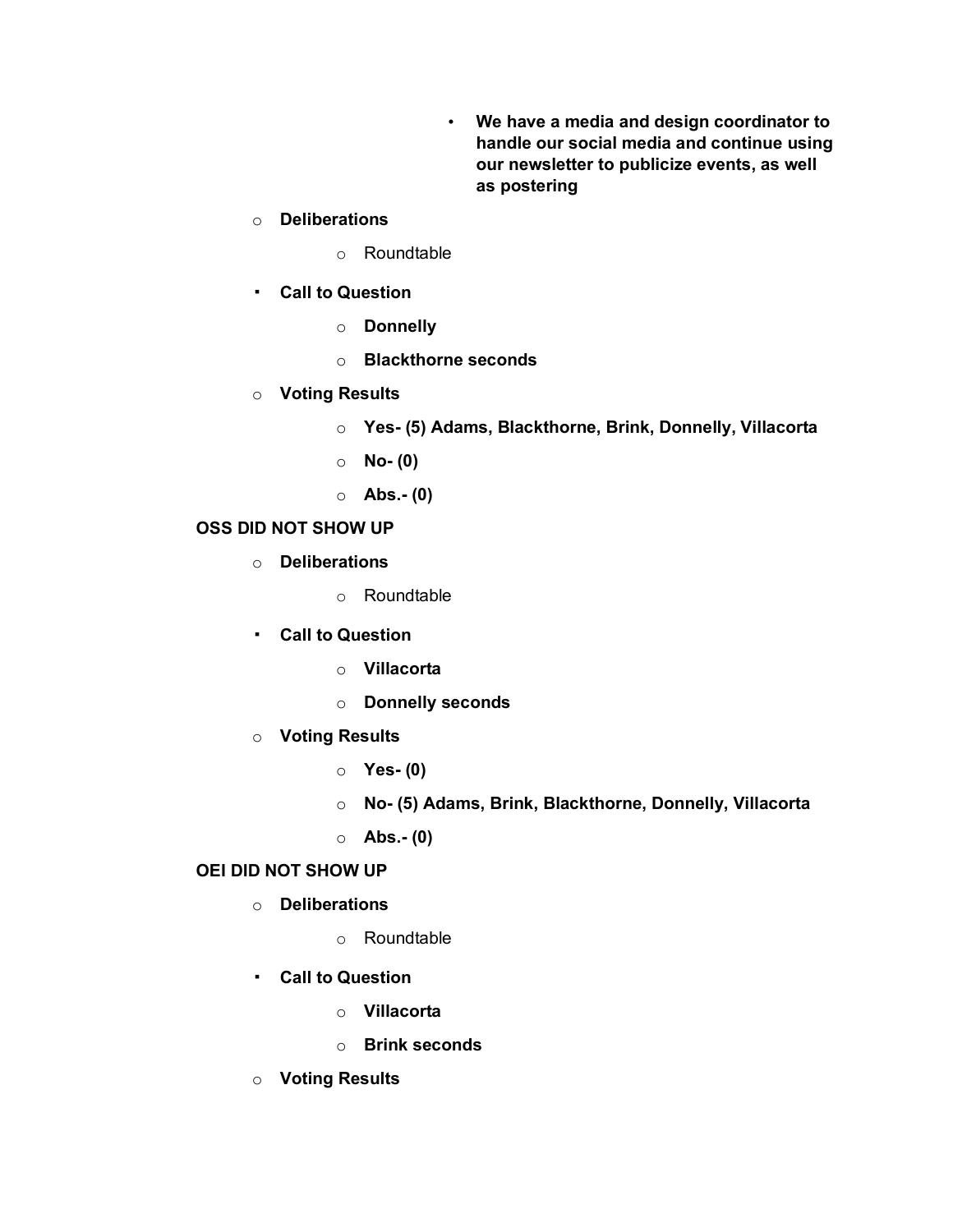- o **Yes- (0)**
- o **No- (5) Adams, Brink, Blackthorne, Donnelly, Villacorta**
- o **Abs.- (0)**
- **Interview One- Aaliyah Abarzua- VSU Director**
	- o **Opening Statement- has been in VSU over a year, started as Secretary, wants to continue growth**
	- o **Technical, Non-Debatable Questions- none**
	- o **Questions Related to Position-**
		- **Donnelly- what has prepared you for this position?**
			- **Joined Army at 18, learned to be a follower, then learned to be a leader as an Officer candidate**
		- **Donnelly- what qualities do you think make a great director?**
			- **Communication and transparency, wants to create a continuity book to help successors in positions take on the new role**
	- o **Questions of Character-**
		- **Toussaint- toughest part of your transition from the army?**
			- **Being older than my peers and leaving my comfort zone and being in big environments**
	- o **Other Questions- none**
	- o **Closing- being the voice for veterans is important, there is a lot of work to be done**
	- o **Deliberations**
		- o Roundtable
	- **Call to Question**
		- o **Villacorta**
		- o **Donnelly seconds**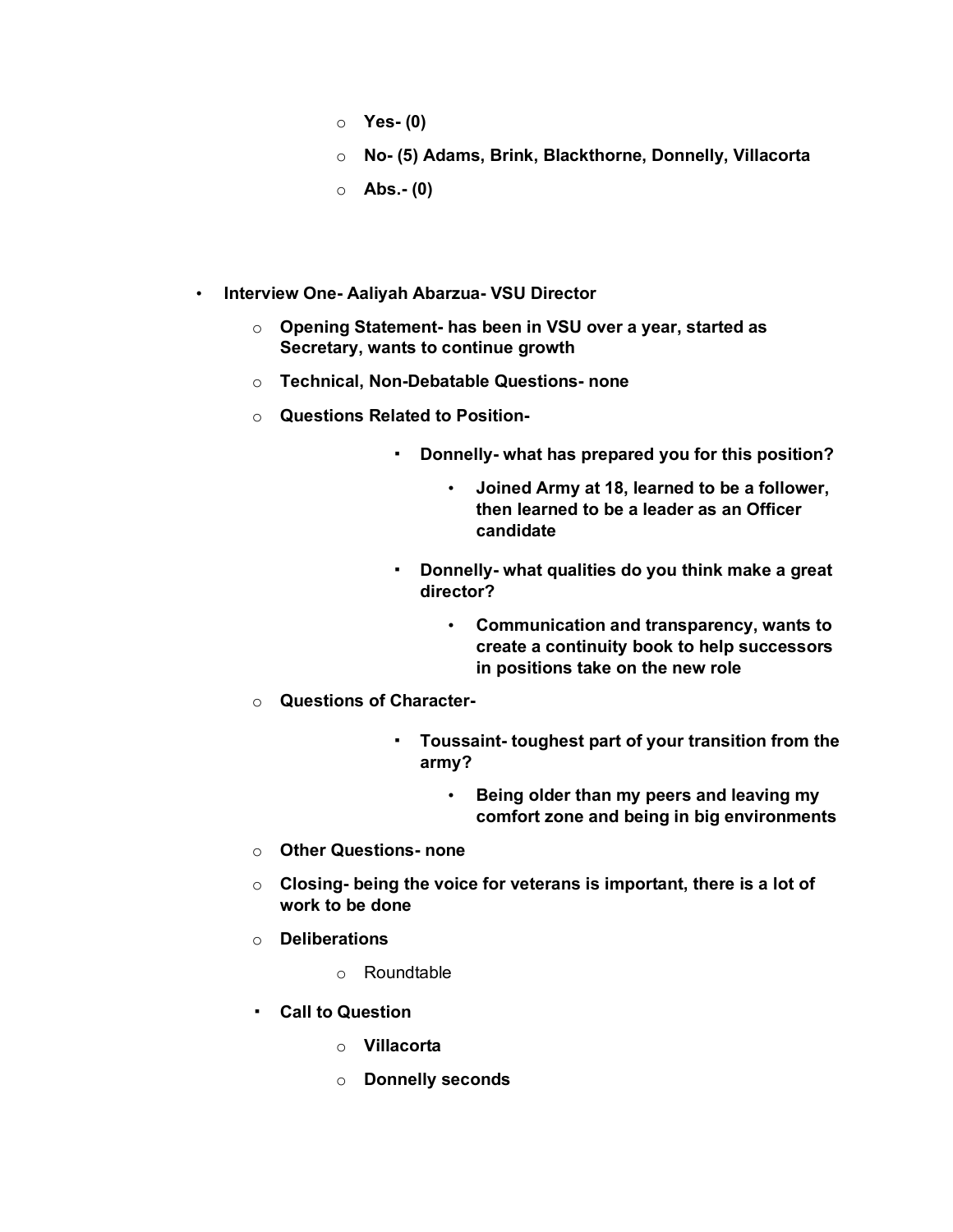- o **Voting Results**
	- o **Yes- (3) Adams, Brink, Donnelly**
	- o **No- (0)**
	- o **Abs.- (2) Blackthorne, Villacorta**
- **Interview Two- Harrison Alton- VSU Assistant Director**
	- o **Opening Statement- Formerly CFO of VSU, current assistant director is moving up & thought it was his time to step up, he is a cadet, does IM sports and holds leadership positions on campus**
	- o **Technical, Non-Debatable Questions- none**
	- o **Questions Related to Position-**
		- **Donnelly: How does your experience tie into your role as assistant director?**
			- o **Learned the financial aspect & how to plan events**
		- **Donnelly: How do you plan on incorporating veterans onto campus?**
			- **We have one event a month, social gatherings, heavily publicized to all vets**
		- **Toussaint: What will you add to the position that it hasn't seen prior?**
			- o **Student Veterans of America is expanding as a parent organization**
	- o **Questions of Character-**
		- **Donnelly: How has being in the military prepared you as assistant director?**
			- **As a military kid, is used to transitions and making new connections & the military has given time management skills**
	- o **Other Questions- none**
	- o **Closing- Excited to be able to serve our campus and veterans**
	- o **Deliberations**
		- o Roundtable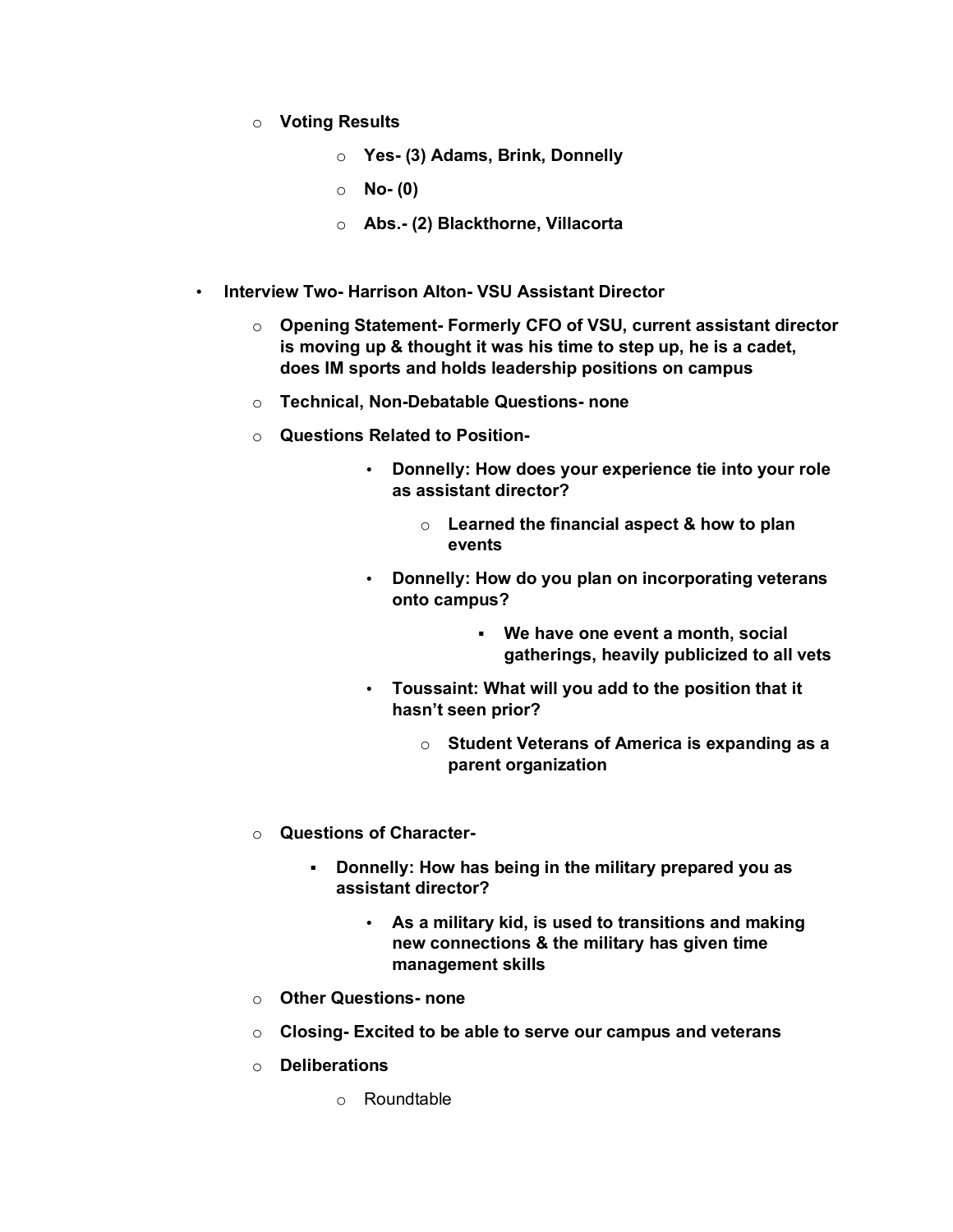- **Call to Question**
	- o **Donnelly**
	- o **Brink seconds**
- o **Voting Results**
	- o **Yes- (5) Adams, Blackthorn, Brink, Donnelly, Toussaint**
	- o **No- (0)**
	- o **Abs.- (0)**
- **Interview Three- Thomas Lovegren- Deputy Supervisor of Elections**
	- o **Opening Statement- Freshman at FSU double major in polysci & international affairs, wants to get involved with student gov, was student body pres in high school, last semester was a legislative aide in Senate. Liked working in the field and would like to continue to be involved.**
	- o **Technical, Non-Debatable Questions-**
	- o **Questions Related to Position-**
		- **Donnelly: Why do you want to be in elections?**
			- **Saw the turmoil in senate & thought he would work better in the elections office, wants to help create peace, wants to make a positive impact on student government**
		- **Brink: Do you have any plans to get students to vote?**
			- **Yes, as a freshman that is involved in politics, he didn't even know about elections so wants to engage freshmen. Wants to bring SGA education to orientation.**
		- **Donnelly: With elections about a week away, how do you plan to acclimate yourself to election code and elections?**
			- **Plans to treat this as he would a class, recognizes that this is a paid position, and requires effort. Wants to make sure the election cycle is going fairly. Believes giving everyone a seat at the table begins with a strong election code.**
	- o **Questions of Character-**
		- **Donnelly: How do you deal with stress?**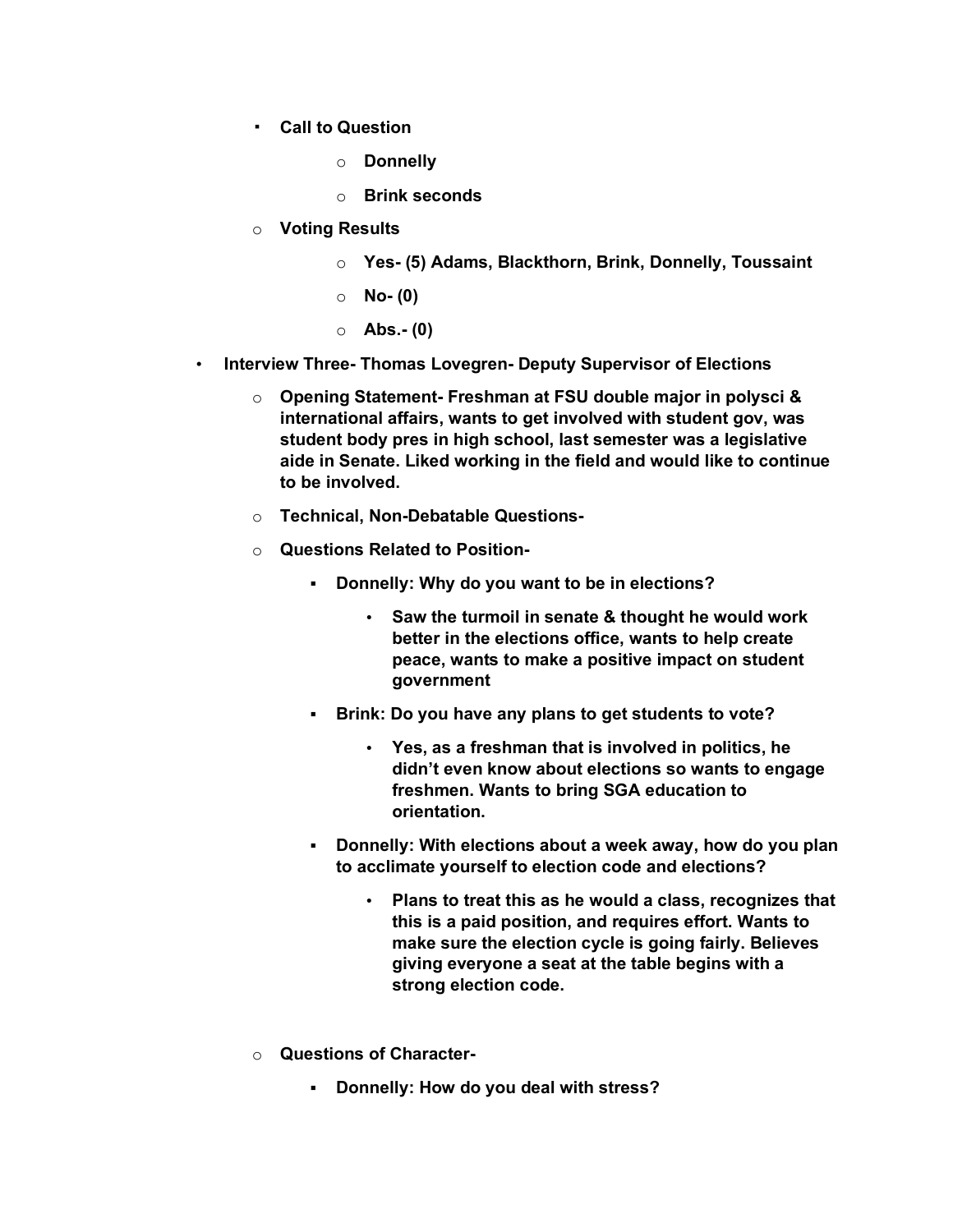- **Developed and planned out**
- **Adams: Are you affiliated or do you plan to affiliate with a political party?**
	- **Aware that this is a nonpartisan position, will practice that nonpartisanship throughout term. Is not affiliated and does not plan to in the future.**
- o **Other Questions- none**
- o **Closing- Genuinely interested in this, has been pursuing it for a while, will be putting in full effort.**
- o **Deliberations**
	- o Roundtable
- **Call to Question**
	- o **Donnelly**
	- o **Brink seconds**
- o **Voting Results**
	- o **Yes- (5) Adams, Brink, Donnelly, Toussaint**
	- o **No- (0)**
	- o **Abs.- (1) Blackthorne**
- **Unfinished Business**
	- o **OGA Deliberation**
		- **Motion to enter deliberation**
			- **Donnelly**
			- **Brink seconds**
		- **Deliberation**
			- **Roundtable**
- **Call to Question**
	- o **Donnelly**
	- o **Brink Seconds**